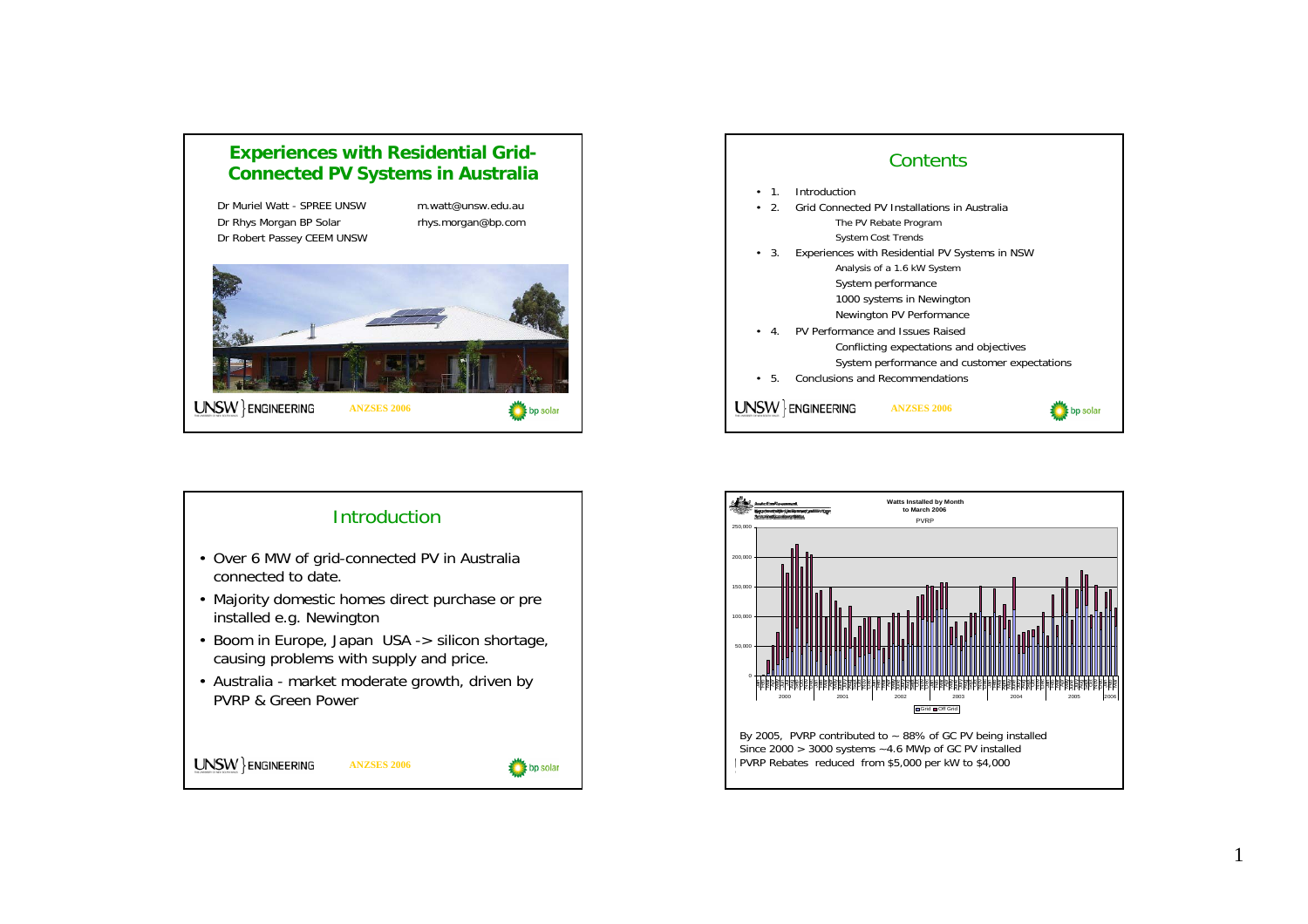





| 8.12<br>10.3<br>2.49<br>25181<br>183<br>9.37<br>216.86<br>774<br>3.96<br>1.51<br>221.99<br>947<br>1 21<br>217<br>7 16<br>208.36<br>6.95<br>8.62<br>2.80<br>1 44<br>186 18<br>6.01<br>7.36<br>2.19<br>1.37<br>2.32<br>114 11<br>3.80<br>6.91<br>0.05 |
|-----------------------------------------------------------------------------------------------------------------------------------------------------------------------------------------------------------------------------------------------------|
|                                                                                                                                                                                                                                                     |
|                                                                                                                                                                                                                                                     |
|                                                                                                                                                                                                                                                     |
|                                                                                                                                                                                                                                                     |
|                                                                                                                                                                                                                                                     |
|                                                                                                                                                                                                                                                     |
| 242<br>148.88<br>7.33<br>0.51<br>480                                                                                                                                                                                                                |
| 197 18<br>6.36<br>8.42<br>1.37<br>216                                                                                                                                                                                                               |
| 9.35<br>0.92<br>224<br>206.97<br>6.90                                                                                                                                                                                                               |
| 20172<br>9.30<br>1.30<br>2.60<br>6.51                                                                                                                                                                                                               |
| 211.53<br>7.05<br>974<br>2.29<br>223                                                                                                                                                                                                                |
| 261.20<br>843<br>949<br>4.39<br>1 16                                                                                                                                                                                                                |
| 2426<br>6.65<br>10.28<br>0.05                                                                                                                                                                                                                       |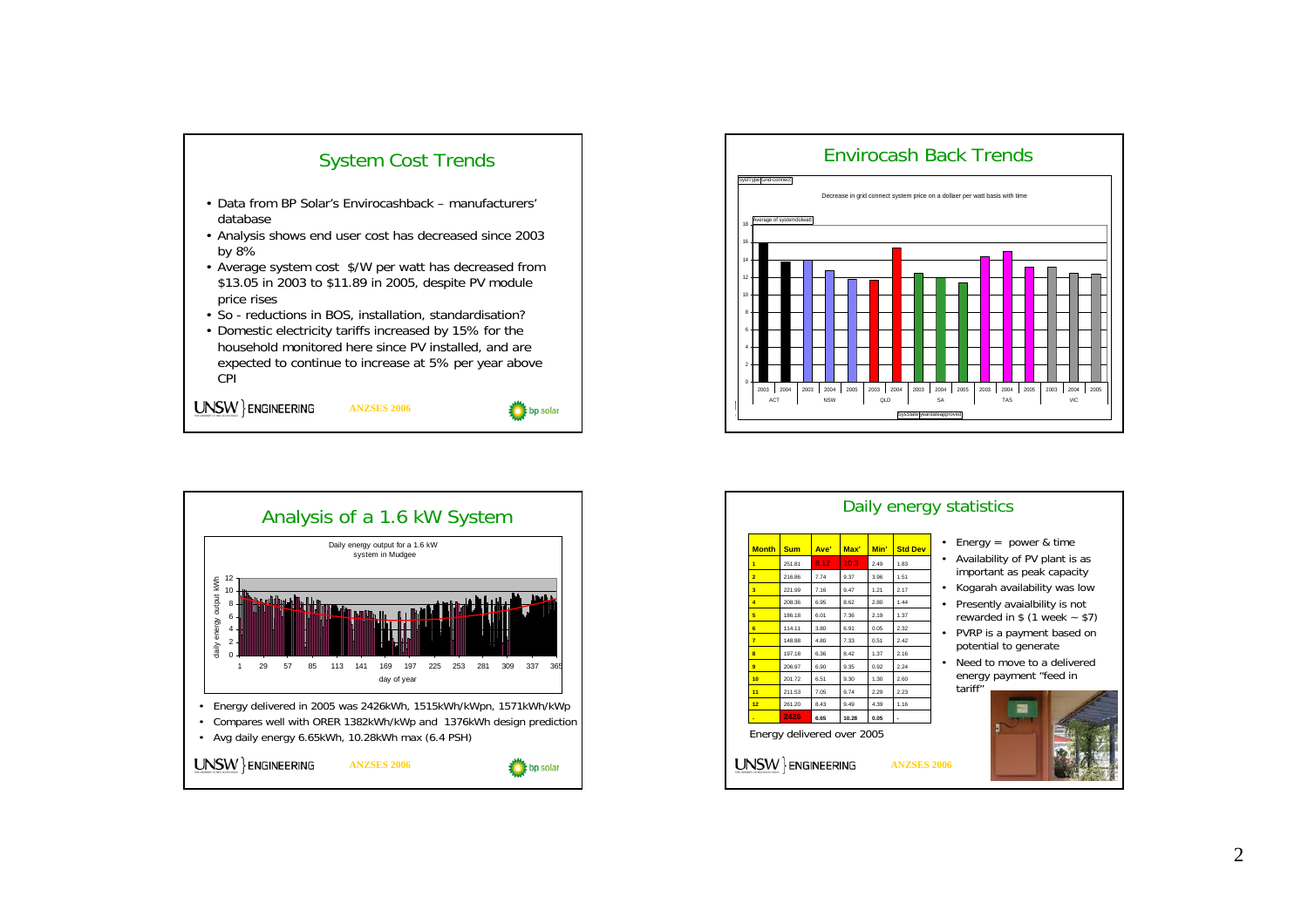





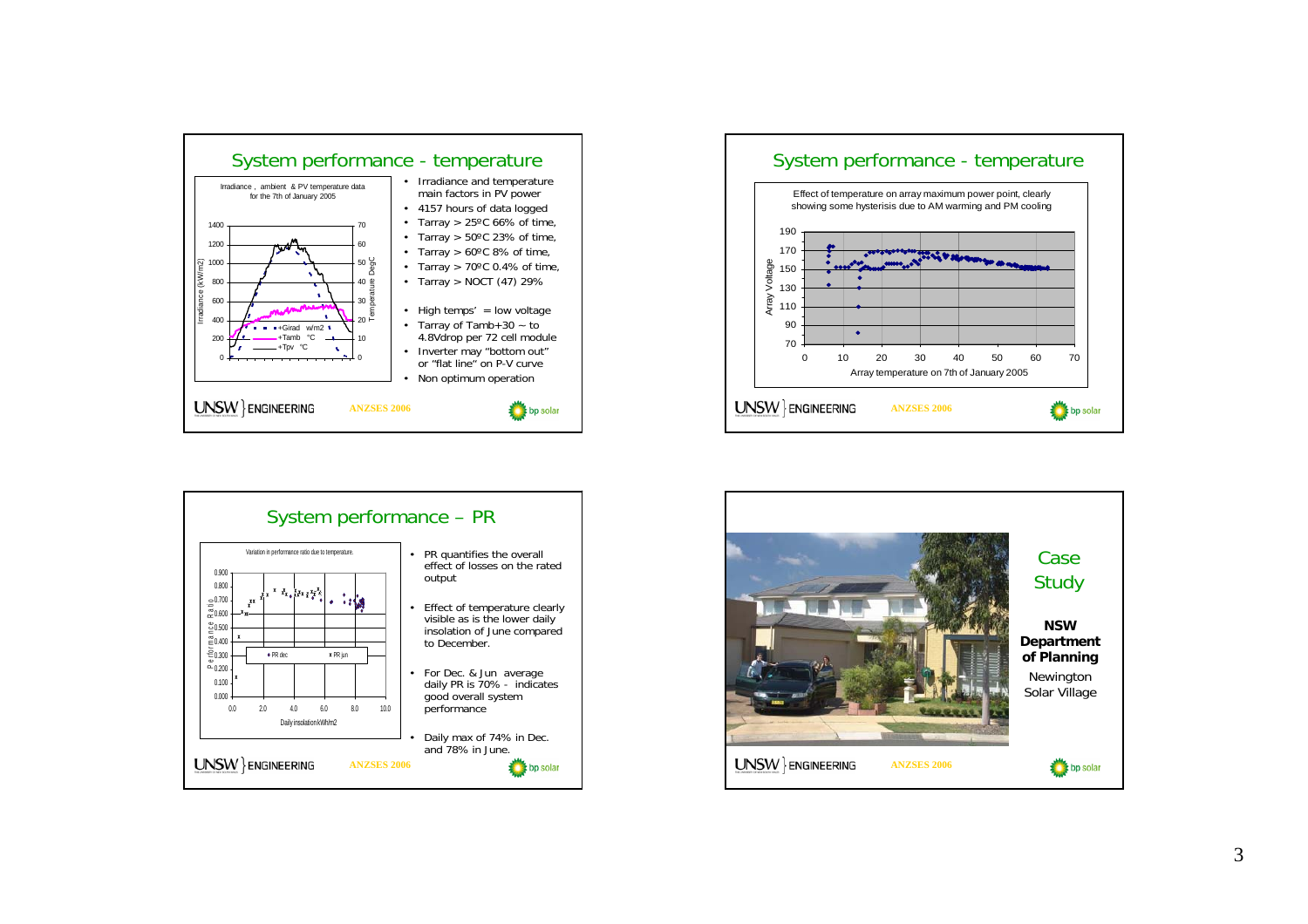





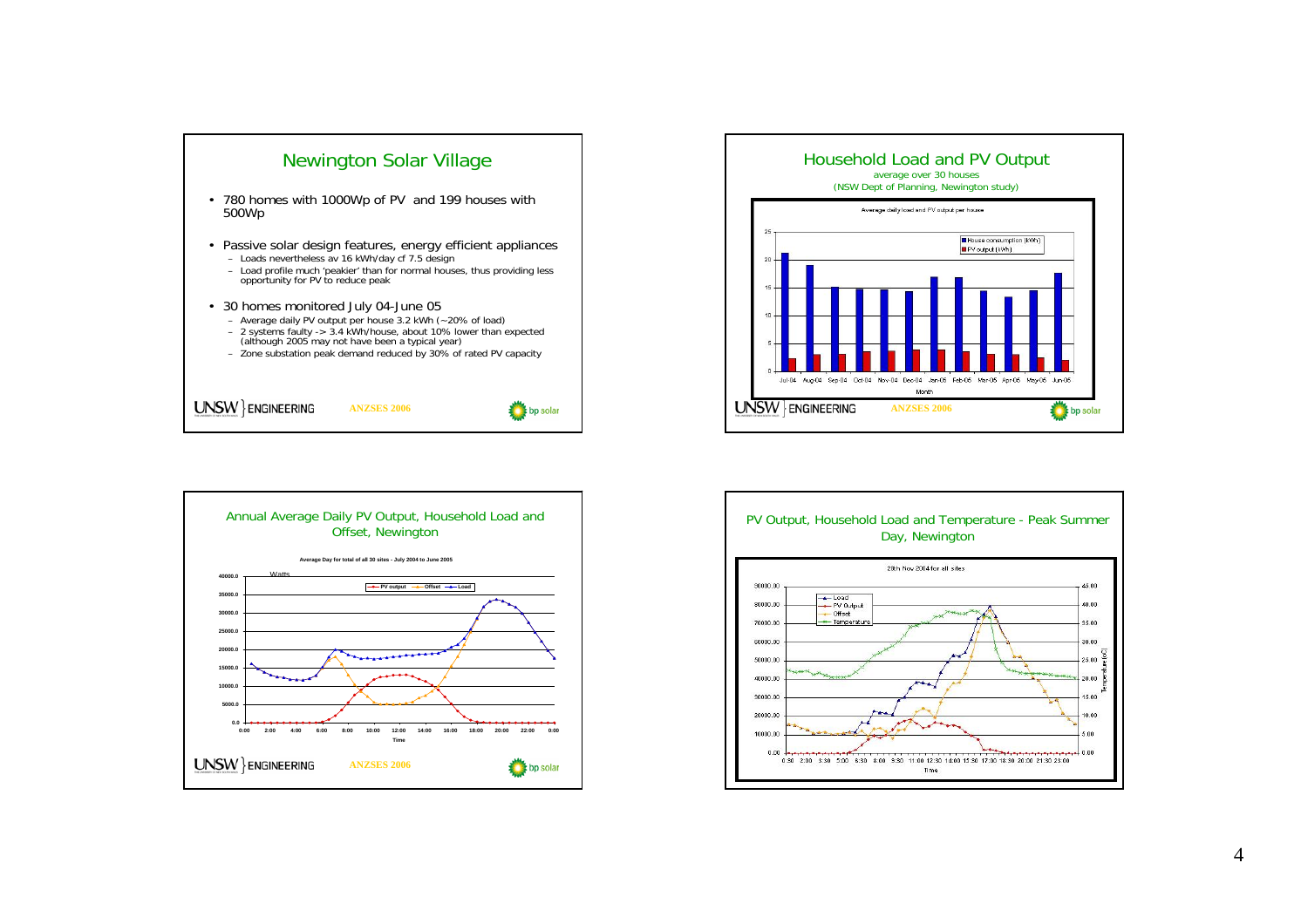





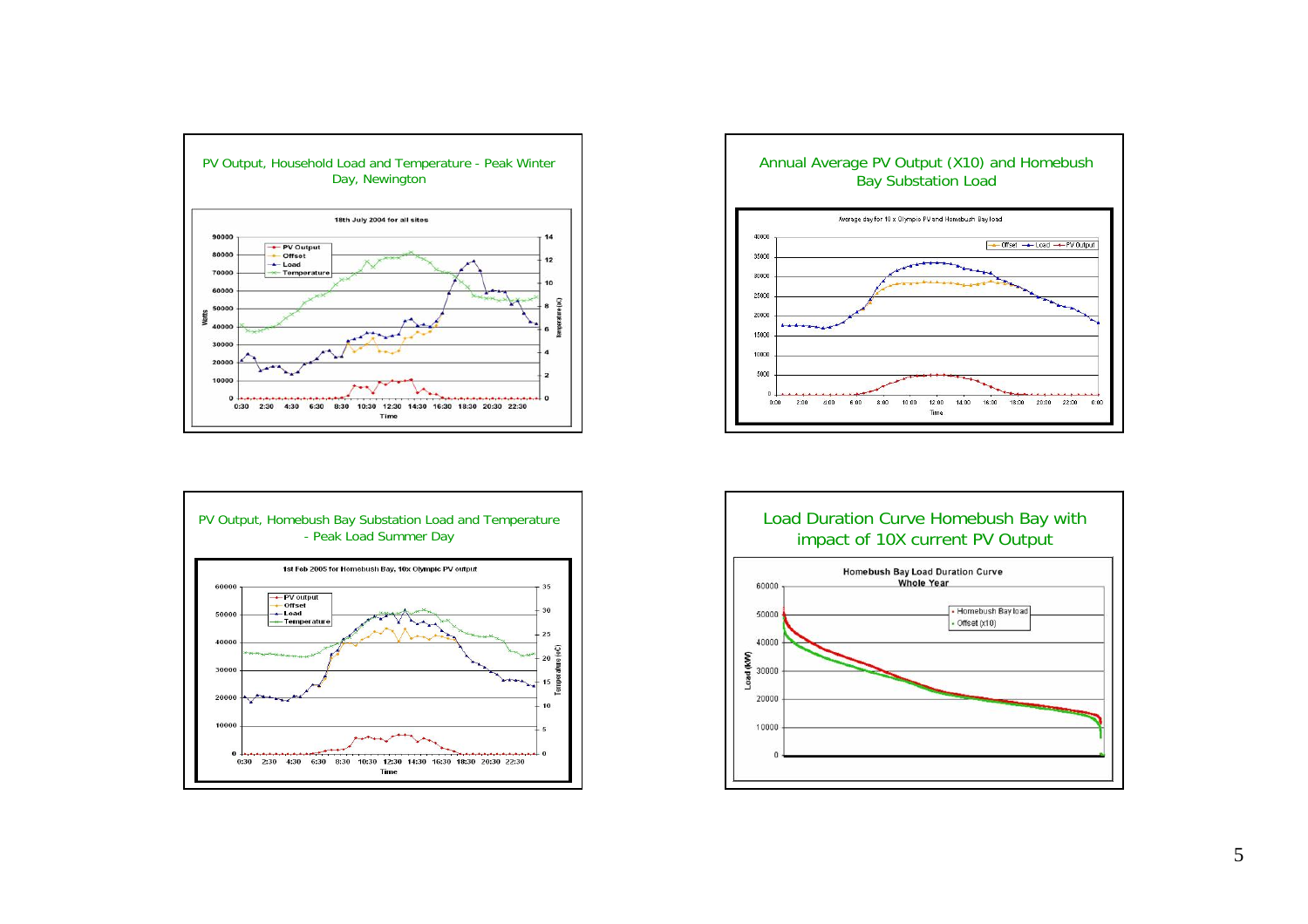

## **Conclusions** Recommendations (1) • Grid-connected PV market just beginning in Australia. • Meeting customer expectations is critically important if this market is to meet its potential. • Over 6 MW now installed, but potential market very large, • Customers need clear and easy-to-understand information which • With a minimal level of system checking, it is possible to ensure high explains key aspects of system design and expected performance. system availability and good performance ratios. – maintenance checklists, • High temperatures in Australia indicate a need to ensure appropriate system design, wiring and component placement. – expected output at different temperatures – significance of aspects such as shading, dust build-up, loose connections • PV systems reported here each displace 1.3 - 1.6 tonnes of  $CO_2$  per and inverter over-heating. kWp per year and could be expected to do so for 30 years or more. • Discussion and explanation needed, not just a manual. • Increased uptake of grid-connected PV could play a useful role in – Video/DVD based information reducing Australia's greenhouse gas emissions. – Displays • Alternative support structures, which provide more incentive to • Establishment of a PV owners' networks, email or telephone-based maintain high output and reduce greenhouse gas emissions would help lines. assist in future market development.  $UNSW$ } ENGINEERING UNSW ENGINEERING **ANZSES 2006ANZSES 2006**bp solar

## System performance and customer expectations

- Failure of system equipment, especially if undetected, contribute to customer expectations not being met.
- More common system operating, but not at optimum.
- Owner often unaware, especially if inverter in poor location and no remote display is available.
- Net metering and a lack of weather data can contribute to ignorance.
- Knowledge of module voltage and temperature can be used to ascertain whether system is operating at maximum power point
- System owners could be provided with a simple table showing PV output range expected at various temperatures
	- If output falls outside range, a simple maintenance checklist could be used, with a maintenance call as the final option.
- Without some indicator of system output, however, even this simple check cannot be undertaken.

UNSW ENGINEERING **ANZSES 2006**bp solar